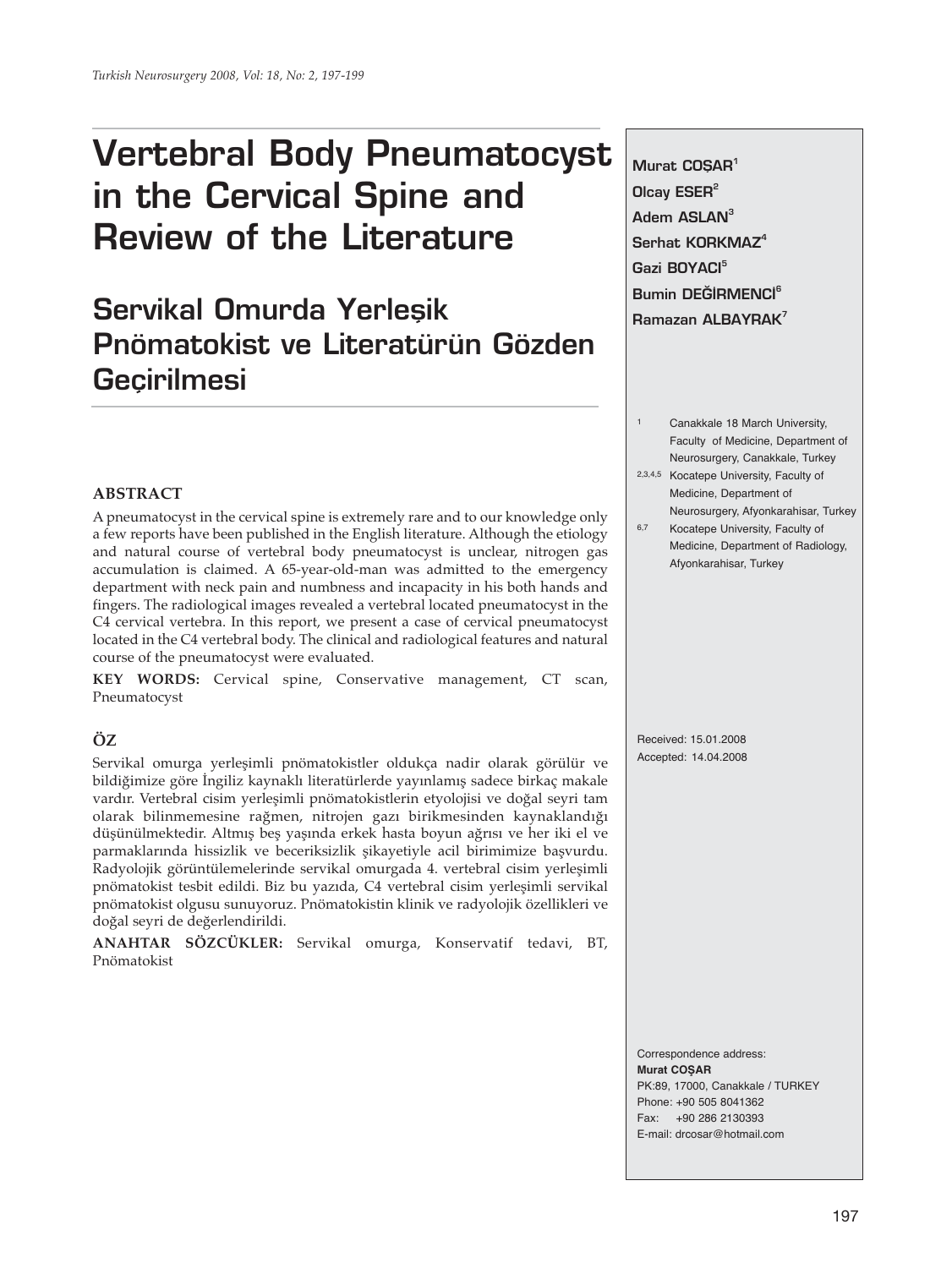#### **INTRODUCTION**

Interosseous gas collection is observed in some pathological processes such as, osteomyelitis, trauma, neoplasm, and osteonecrosis [2,3]. Pneumatocyst is a rare condition in which there is gas-filled cystic lesion of uncertain origin in the bone and it is frequently observed in the ileum and sacrum adjacent to the sacroiliac joint [1]. A pneumatocyst in the cervical spine is extremely rare and to our knowledge only a few reports have been published in the English literature [1-3]. All the published spinal pneumatocyst cases were located below the fourth cervical vertebra and our case is the first pneumatocyst case located in the C4 vertebra. We have not encountered a cervical body pneumatocyst above the C4 level in the literature. In this report, we present a cervical pneumatocyst case located in the C4 vertebral body.

# **CASE REPORT**

A 65-year-old man was admitted to our clinic with neck pain for 2 years' duration. He was suffering from severe neck pain, numbness and incapacity in his both hands and fingers. The neurological examination of the patient revealed atrophy of the thenar and hypothenar muscles in both hands with decreasing capacity of muscle strength. Anteroposterior and lateral x-rays of the cervical spine revealed a radiolucent lesion in C4 vertebral body with cervical stenosis findings and multiple-level degenerative disc disease. Multidetector computed tomography (MDCT) revealed an irregular lesion around 11x11x12 mm in diameter filled with gas (HU=-890) in the C4 vertebral body (Figure 1,2,3). MRI was added to the radiological investigation to eliminate the extra pathologies associated with neural structures and the diagnosis was confirmed. Contrast-enhanced MDCT and MRI showed no enhancement of lesions. Additionally, the lesion was not communicating with the intervertebral disc space but there was communication with the spinal canal. Electromyography of bilateral upper extremities was performed and showed bilateral severe carpal tunnel syndrome (CTS). The patient underwent a bilateral CTS operation in a 3-month period and the cervical neck pain was treated with antiinflammatory agents. The follow-up neurological examination of the patient was uneventful and cervical radiological images were stable 6 months after the first operation.



*Figure 1: Axial section of cervical vertebrae CT showing pneumatocyst in the body of C4 vertebra.*



*Figure 2: Coronal section of cervical vertebrae showing pneumatocyst in the body of C4 vertebrae.*